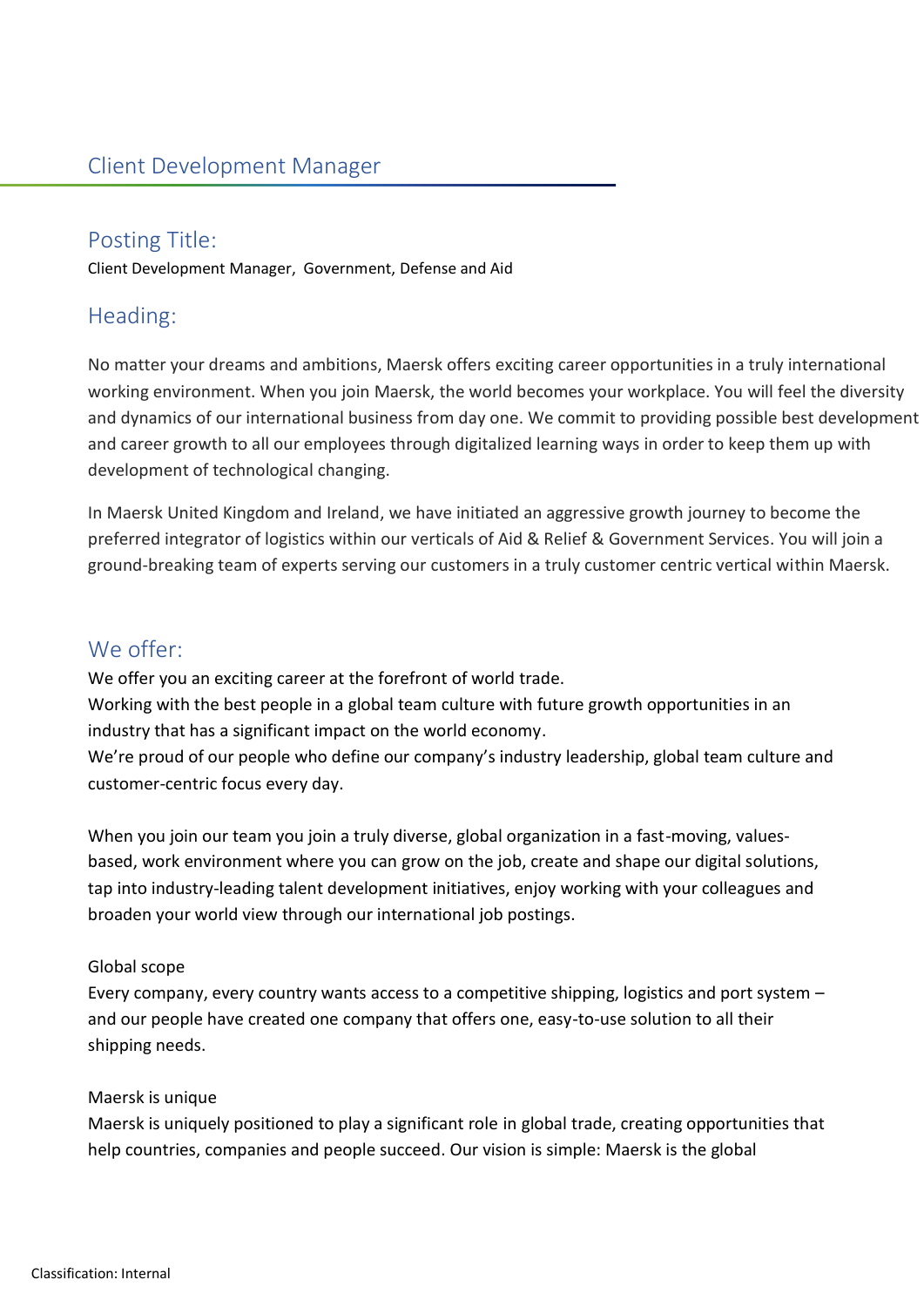integrator of container logistics, connecting and simplifying our customers' global supply chains. We do this through the global scale of Maersk, the world's largest shipping line; our Logistics and Services expertise that help customers manage their global supply chains; and through our port operator, APM Terminals, one of the largest container terminal operators in the world with the most strategic locations to serve global supply chains.

At Maersk we value the diversity of our talent and will always strive to recruit the best person for the job – we value diversity in all its forms, including but not limited to: gender, age, nationality, race, sexual orientation, disability or religious beliefs. We are proud of our diversity and see it as a genuine source of strength for building high performing teams. Join us and play an important role on our team lifting global trade every day!

This position is based in the United Kingdom or Ireland reporting to General Manager – Sales

## Key Responsibilities:

As a Client Development Manager focused on Aid & Relief & Government Defence, you will be working at the centre of Maersk as a Global Integrator of Container Logistics: you will be the one that is going to sell all our unparalleled end-to-end solutions to our Aid & Relief & Government services customers in mainly UK&I, as such supporting our growth ambition in Europe. Supported by a team of specialists, including project managers with extensive experience and a sales team dedicated to customer success within our main verticals

Your main activities will include:

#### **Develop business with key client potential in the local market**

· Identify, qualify, consult, and develop value propositions enabling the sale of large scale supply chain solutions within the Aid & Relief & Government Defence vertical industries.

· Develop strong Account & pursuit Plans together with internal stakeholders that lead to the predefined size of business for accounts under scope

· Negotiate global tenders as well as other business opportunities

#### **Pre & Post Sales Responsibilities**

· Ensure that solutions are fully scoped with robust pre- and post-sales engagement and commitment from solutions engineering, pricing and operational teams.

#### **Commercial footprint expansion**

· Represent Maersk in relevant industry, vertical and marketing events

· Identify and share customer strategies with relevant internal stakeholders to ensure product development is aligned to changing customer needs